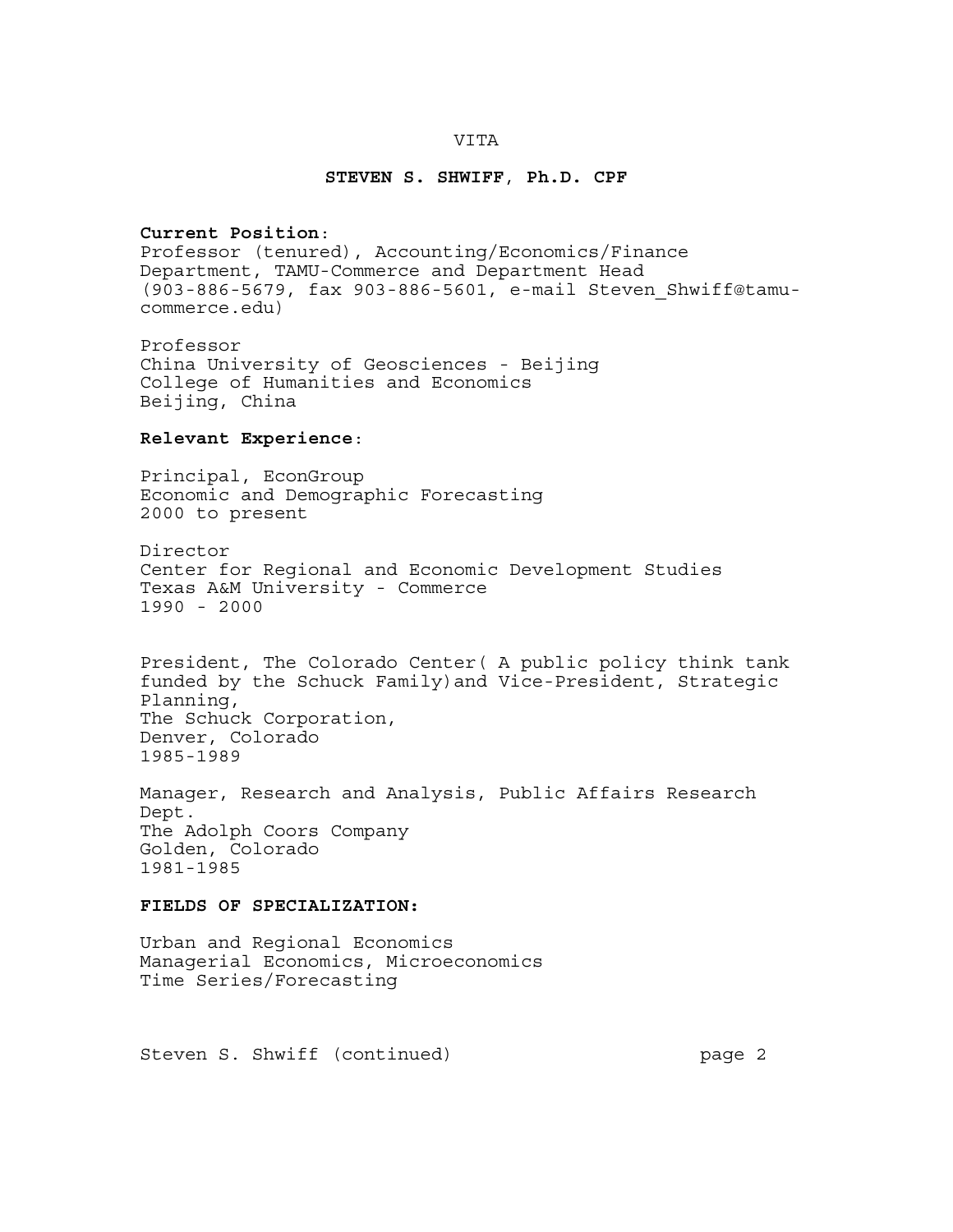### **DEGREES HELD, INSTITUTION GRANTING DEGREE, DISCIPLINE AND YEAR GRANTED**

CPF, Certified Professional Forecaster, Institute for Business Forecasting, April 2007 Ph.D. - Texas A&M University, 1977, Major: Economics M.A. - St. Mary's University,1973, San Antonio, Texas, Major: Economics B.A. - University of Texas at Austin, 1967, Major: History

#### **PUBLICATIONS**

#### *Refereed Articles*

*A* Retrospective Economic Analysis of the Ontario Red Fox Oral Rabies Vaccination Program*,* with Stephanie A. Shwiff, Christopher Nunan, and Katy N. Kirkpatrick, Zoonoses and Public Health, 2010

Potential Economic Damage from Introduction of Brown Tree Snakes, Boiga irregularis, to the Islands of Hawaii*,* with Stephanie Shwiff, Karen Gebbhardt, and Katy N. Kirkpatrick, Pacific Science, vol. 64/64.1.001, 2010.

A Note on Inventories and Commercial Paper Yields, Quarterly Review of Economics and Finance (2008.06.002) with Srinivas Nippani and Augustine Arize.

Using Input-Output Models to Measure the Economic Impact of Vertebrate Pests, with Stephanie Shwiff, Proceedings,  $14<sup>th</sup>$ Annual Vertebrate Pest Conference, Darwin, Australia, June 2008.

The Next Urban Morphology: The Rise of Telophase Centers, Southwestern Journal of Economics, Robin McCaffrey and Dan Davis, Vol VII, May 2005.

American and Chinese Entrepreneurial and Managerial Orientations: A Management Education Perspective, International Journal of Management, with John Parnell, Yalin Lei, and Hal Langford, Vol. 20, no. 2. June 2003

Steven S. Shwiff (continued) The Page 3

Structural Breaks, Cointegration, and Speed of Adjustment: Evidence from Twelve LDC's Money Demand, International Review of Economics and Finance, with Augustine Arize and John Malindretos, Vol. 8 1999.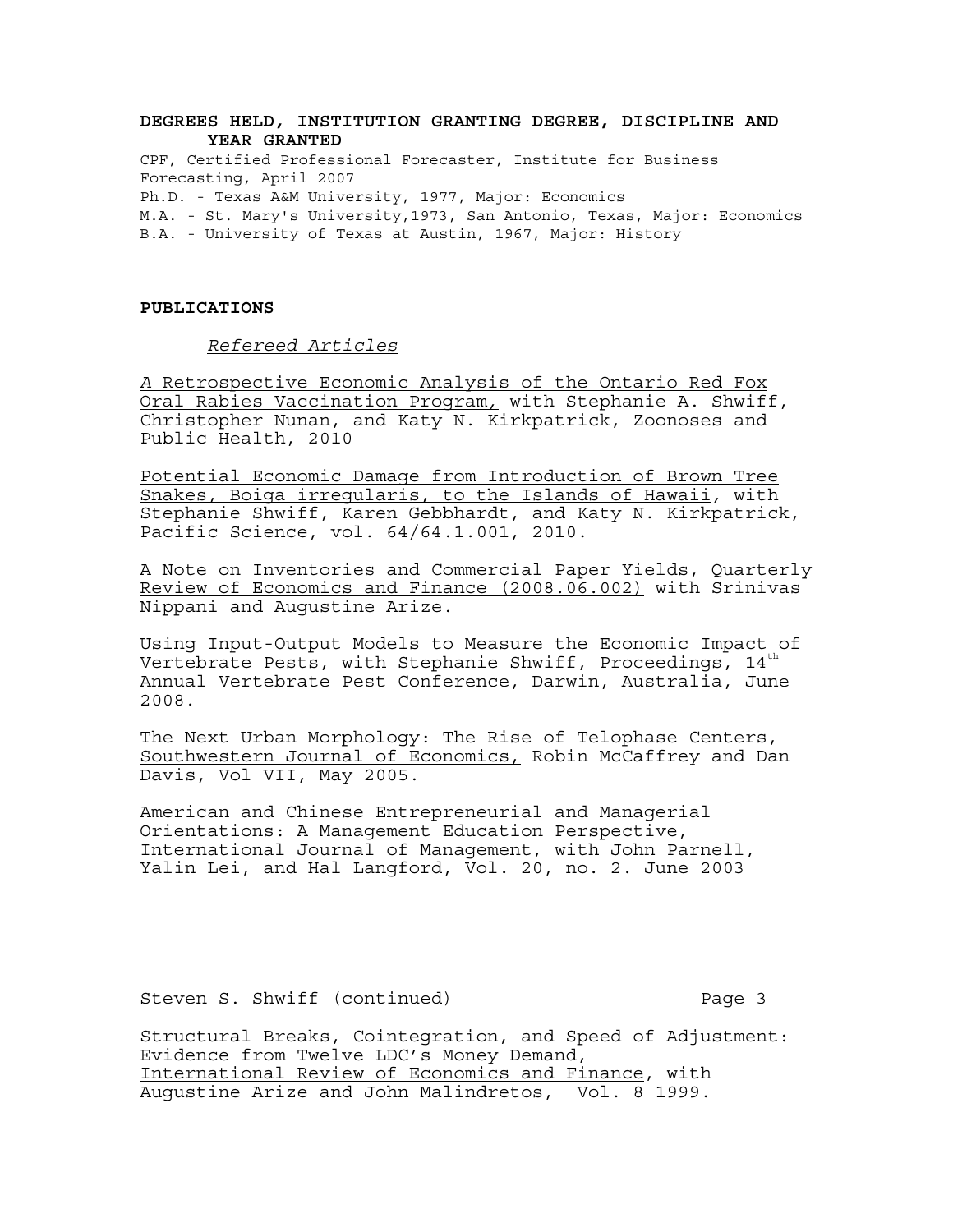The Appropriate Exchange-Rate Variable in the Money Demand of 25 Countries: An Empirical Investigation, with Augustine Arize, The North American Journal of Economics and Finance, 9(1998) 169-185.

Does Exchange Rate Volatility Affect Import Lows in G-7 Countries? Evidence from Cointegration Modles, With Agustine Arize, Journal of Applied Economics, 1998,**30**.

Black Market Exchange Rates and Demand for Money in Sixteen Developing Countries With Agustine Arize, forthcoming, International Advances In Economic Research, Vol. 4, Number 2, May 1998.

Cointegration Tests of Central Place Theory Size Class Implications, Southwestern Journal of Economics, Vol. 1, No. 1, January 1996.

 "Cointegration, Real Exchange Rate Modeling The Demand for Broad Money In Japan," with Augustine C. Arize, Journal of Applied Economics, # 25, 1993.

 "Differences in Spatial Pricing in the United States: A Statistical Analysis and Case Study," with M.L. Greenhut, M. Hwang, Annals of Regional Science, Fall, 1984.

 "The Appropriation of Rents by Boomtown Governments," Economic Inquiry, with Bruce Bender, January, 1982.

"On Limited Government, A Philosophical Perspective, "C.M.U. Business Review, Fall 1979.

#### Books

 Microeconomics, Instructors Manual Harper and Row, 1981.

 Macroeconomics: Readings, Problems, Cases, with R.M. Brown & G.W. Stone, Morton Publishing Company, 1978. Steven S. Shwiff (continued) Page 4

### *Chapters in Books*

Business English, Chapter 15,Economic Development, Higher Education Press, Beijing China, 2003.

#### Monographs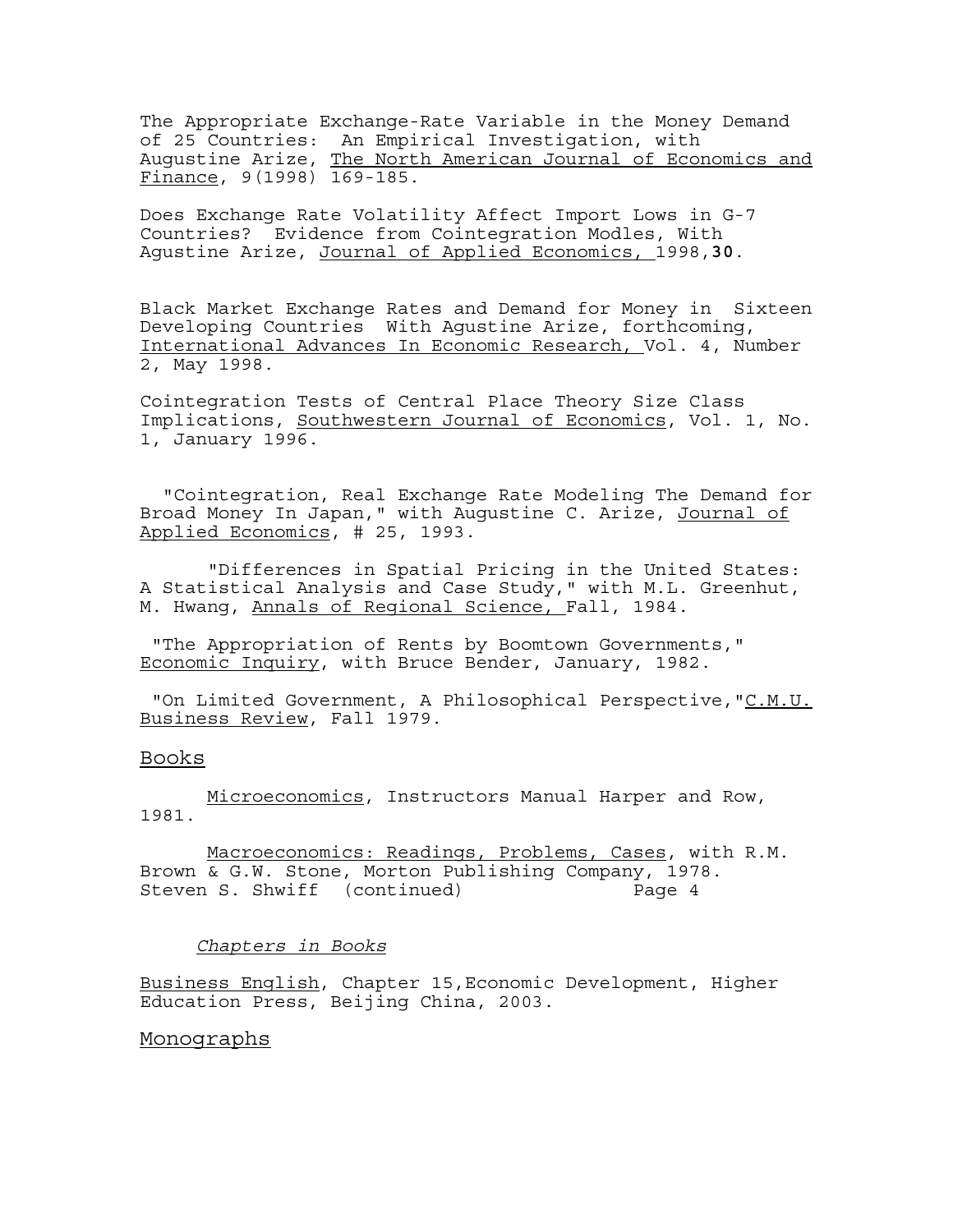"Do Restricted Drug Formularies Really Save States Money?", with Jeffrey Bauer, The Pharmaceutical Manufacturers Association. 1990.

# International Invited Paper Presentations

*The Economic Impact of Vampire Bats on the Mexican Economy*, 18<sup>th</sup> Meeting of the International Rabies in the America's Conference, Guanajuato, Mexico, October 2007.

*New Advances in Theoretical Economics*, Catholic University of Brasilia, Brazil, August 2003,The Next Phase of Urban Development: The Rise of Telophase Center swith Robin McCaffery and Dan Davis.

*1st International Conference on Sustainable Development, China University of Geosciences* Beijing, Oct 2002, Pollution Externalities and Sustainable Development.

*2nd Annual Conference on Resource Management*, China University of Geosciences-Beijing, November 2003,American Policies for Pollution Control.

### **Professional Studies Completed**

Numerous Economic Impact Studies for hospitals, businesses, cities, and counties using the IMPLAN input/output model.

Master Plan Study- City of Seguin Texas with Mesa Design Group, 2007

Master Plan Study- City of Orange Texas, with Mesa Design Group 2006

Steven S. Shwiff (continued) page 5

Master Plan Study for the City of Mesquite, NV, with Mesa Design Group, 2005

Master Plan Study Fort Concho State Park, with ArchiTexas, 2003.

Downtown Revitalization Study City of Fairview, with Mesa Design Group, 2002.

Downtown Revitalization Study City of Prosper, with Mesa Design Group, 2002.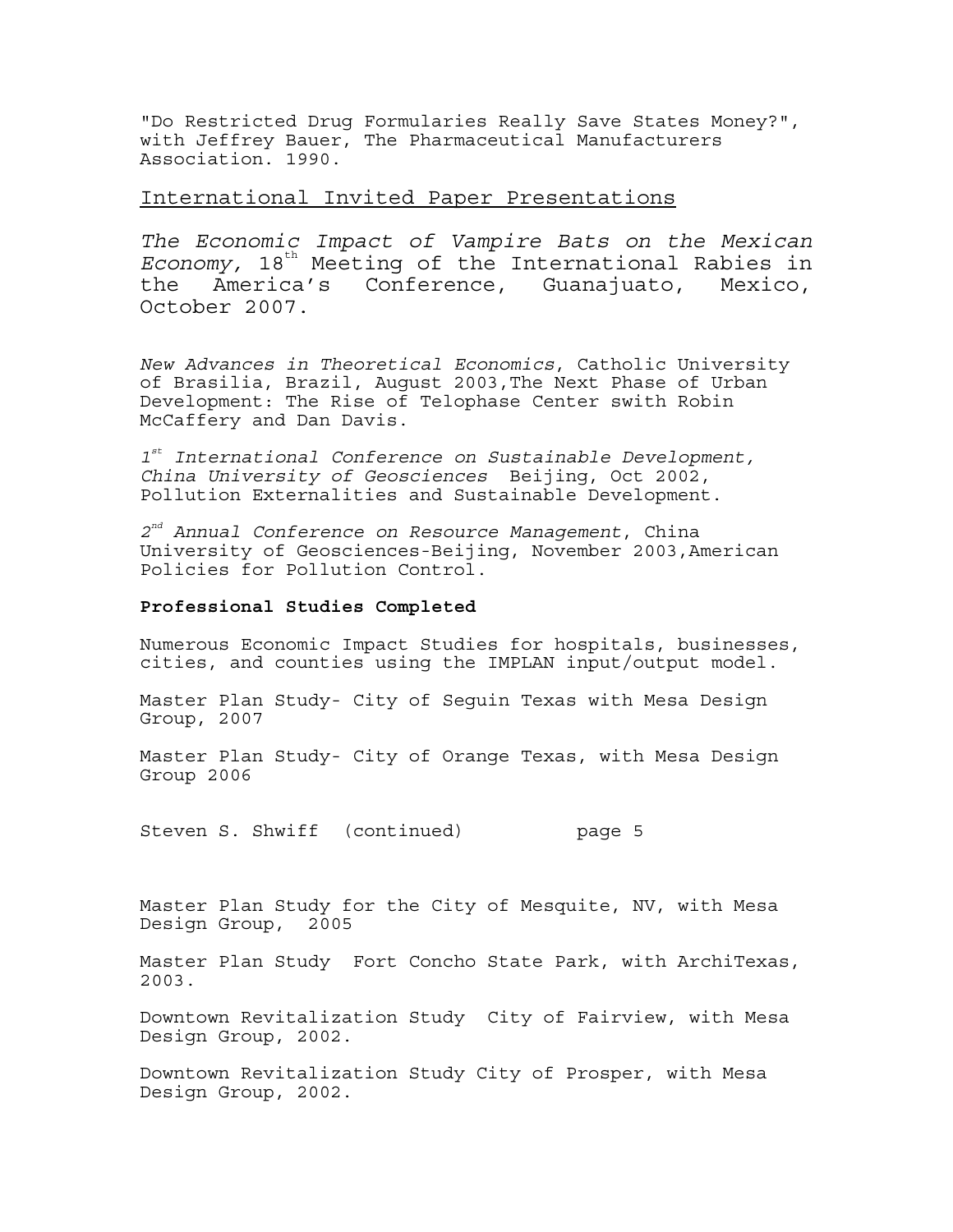Downtown Revitalization Study \_ City of DeSoto with Mesa Design Group, and Wilbur Smith Associates, November 2001.

Downtown Revitalization Study \_ City of Waxahachie with Mesa Design Group, ArchiTexas, and Spencer Design Group. September 2001.

Downtown Revitalization Study- City of Grand Prairie with Mesa Design Group and ArchiTexas, May 2000

United States Forest Service,The Economic Impact of Caney Creek Recreation Area -Lake Sam Rayburn, Texas, 1998.

United States Forest Service, The Economic Impact of Lake Fannin in Fannin County Texas, 1998

Hopkins County(HUD Funds) The Economic Impact of Cooper Lake Development. Completed and report issued December 31, 1994

Cost of Service/Rate Study, Performed for the Arab Republic of Egypt Telecommunications Organization, with Stanley Holmes, 1994. Presented in Cairo, Egypt.

"Anticipated Cost Savings Associated with Service Consolidation - Pitkin County and the City of Aspen" with

Mark Emmert, Graduate School of Public Affairs, the University of Colorado at Denver, 1988.

Steven S. Shwiff (continued) page 6

"Cost Savings Associated with Contracting Out Custodial Services", for Cheyenne Mountain School District, 1988.

"Cost Savings Associated with Contracting Parks Maintenance", for Aurora Colorado Chamber of Commerce, 1988.

Empirical Estimates of Private Juvenile Incarceration Costs", for Laventhol and Horwath, Denver Office, with Rex Reed.

## **RESEARCH IN PROGRESS**

The Next Phase of Urban Development The application of artificial neural networks to Urban Development with Robin McCaffery.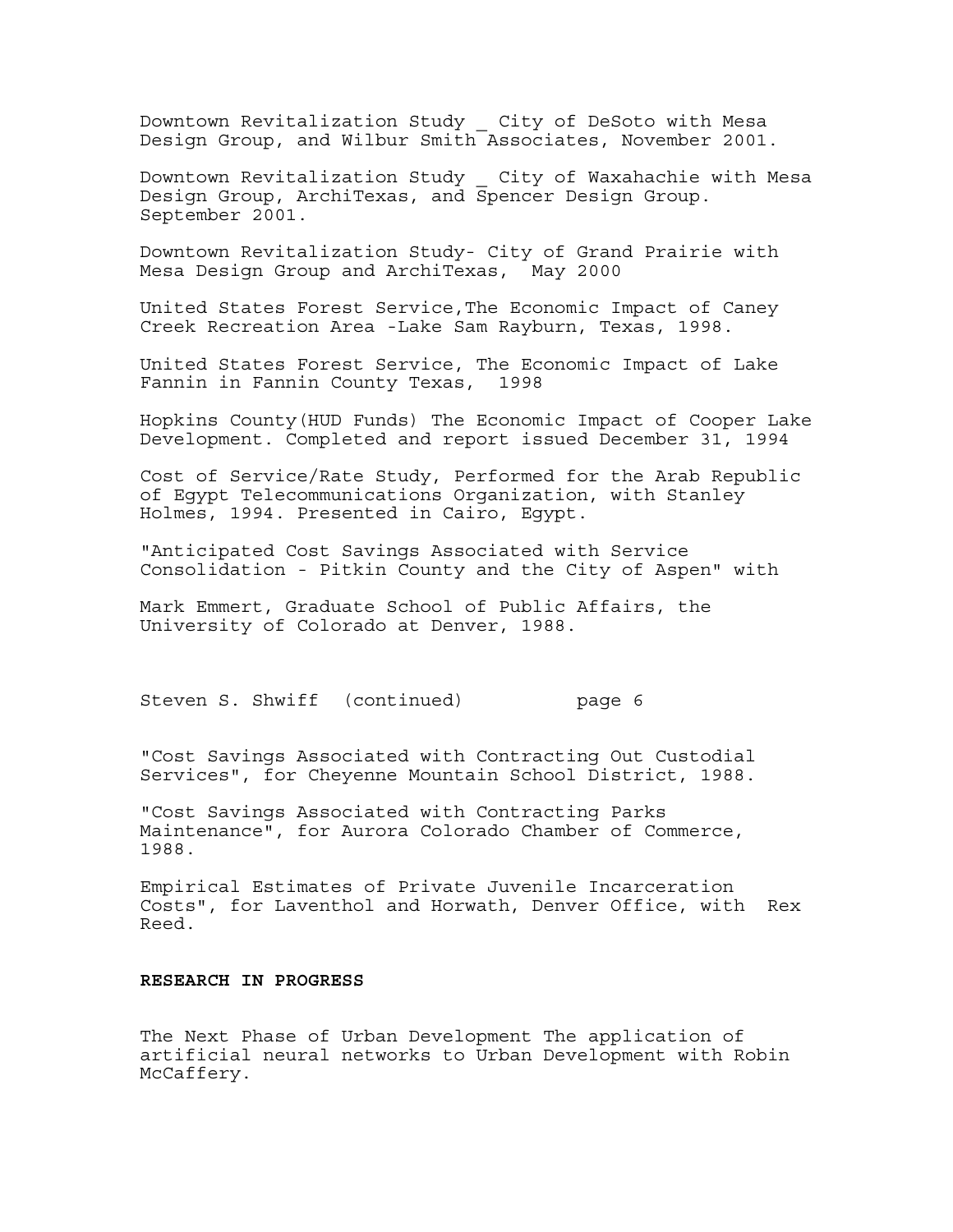#### **PROFESSIONAL ACTIVITIES**

### Participation in Professional Meetings and Conferences

Towards the Next Urban Form: The Rise of Telophase Centers, presented Southwestern Social Sciences Convention, 2004.

Pollution Externalities and Sustainable Development presented to Southwestern Social Sciences Convention 2002.

"Cointegration Tests of Central Place Theory Size Classes", presented Western Social Science Convention 1994

"Forecasting County Sales Data" Presented Western Social Science Convention, 1993

"Economic Efficiency: A Spatial Extension" Presented at the Western Social Science Convention, 1974.

"Contrasts in Industrial Pricing Over Distance," Presented at the Western Social Science Convention, 1977.

Steven S. Shwiff (continued) page 7

#### **Grants Received**

City of West Tawakoni (FMHA Funds) \$3 million, Grant written by the Center for Regional and Economic Development Studies.

University of Colorado-Denver (HHS Funds) \$1.5 million. Managing director, National Leadership Institute on Aging. February 1988 to April 1989.

#### **Professional Organizations**

Institute for Business Forecasting

American Statistical Association

National Association of Business Economists, Past President, Denver Chapter

Western Social Science Association